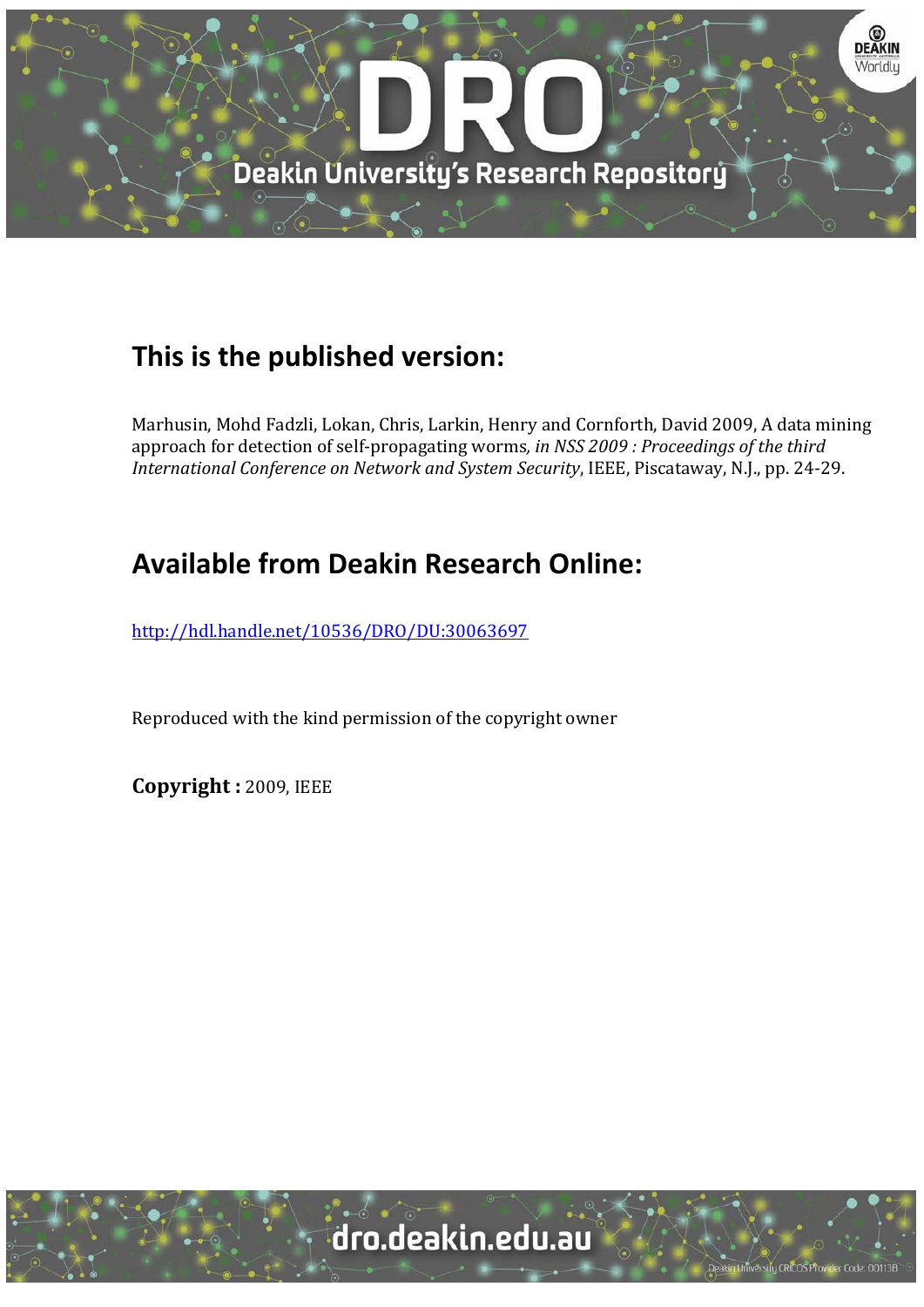## **A Data Mining Approach for Detection of Self-Propagating Worms**

Mohd Fadzli Marhusin<sup>1</sup>, Chris Lokan<sup>1</sup>, Henry Larkin<sup>2</sup>, David Cornforth<sup>3</sup> <sup>1</sup>University of New South Wales, ACT 2600, Australia {m.marhusin,c.lokan}@adfa.edu.au 2 <sup>2</sup>University of Aizu, Japan research@logic.nu 3 CSIRO Energy Technology, Mayfield West NSW 2304, Australia david.cornforth@csiro.au

*Abstract***— In this paper we demonstrate our signature based detector for self-propagating worms. We use a set of worm and benign traffic traces of several endpoints to build benign and worm profiles. These profiles were arranged into separate** *n***ary trees. We also demonstrate our anomaly detector that was used to deal with tied matches between worm and benign trees. We analyzed the performance of each detector and also with their integration. Results show that our signature based detector can detect very high true positive. Meanwhile, the anomaly detector did not achieve high true positive. Both detectors, when used independently, suffer high false positive. However, when both detectors were integrated they maintained a high detection rate of true positive and minimized the false positive.** 

*Keywords: self-propagating worm, worm detector, signature based detector, anomaly detector.* 

## I. INTRODUCTION

The term "malware" refers to threats posed from code execution that causes damage or renders the system security useless [1]. In the early computer age, malware were created with limited objectives, whereas recent paradigms are also driven by profit-gain and information-gain motives. While some malware remain stationary until it is triggered, worms, such as *Code Red, Witty, Nachi, MyDoom, SoBig, Zotob, Witty, Blaster* are kind of malware that self-propagate from one host to another [2].

 In this paper, we present a framework for detecting selfpropagating worms using signature based and anomaly detectors. The contributions of this paper are as follows: we present a data mining approach for detecting selfpropagating worms using benign and worm tree to form a signature based detection. We created our own tree structure based on a generic framework to store those signatures. When a tie-break is needed, an anomaly-based detection is used to make a final decision whether a given signature should be deemed as worm or benign. The anomaly detector bases its decision on comparing a signature against signatures in a fix-sized window of recent sessions. We report the result of both detectors and their integration and also compare their performance against some related work in the literature.

## II. RELATED WORK

Basically there are several types of intrusion/malware detections [3-5], namely anomaly detection, signature based detection integration of both of these (called hybrid detection); and specification based detection.

Anomaly detector flags any activity that behaves or runs differently from the recorded profile. Although it has the ability in detecting novel attacks, it tends to generate high rate of false alarms. However, some authors [6], [7] claim that their anomaly detector alone could achieve outstanding results.

Signature based detection is a renowned detection type for malware and intrusion detections that uses known rules to detect known and unknown patterns, but share some characteristics to be detected. Basically a signature based detection represents knowledge in the form of "if *<condition>* then *<conclusion>*". However this technique is susceptible to a slight variation of the attack signature and also to an unknown attack.

Lakhina *et al.* [8] used entropy as a tool to detect anomalous traffic based on features of IP and port distributions. They claimed that using feature distributions can naturally divide anomalous from benign traffic and also uncover new anomaly types. The outcome of their experiment indicated that feature distribution is a key element to achieve a promising performance. However, their technique does not take into consideration the value of the features. For instance, there were repetitive port distributions over time; they did not take the values of the port into account when they used that technique.

Khayam *et al.* [6] proposed the use of Kullback-Leibler (KL) divergence measure to quantify perturbations in port distribution. KL is an information theoretic measure of the closeness between two probability distributions. They measured the perturbation of traffic in time-based windows. The basic idea of the technique is that they used the value they got in perturbation caused by worms, and compared it against existing recorded normal port distributions. Although they achieved 100% accuracy at most of the endpoints, their technique suffers from worms that propagate at a very low rate.

Shafiq *et al.* [7] suggested that intelligent consideration of several traffic features could improve detection. The features to be considered include burstiness of session arrivals, spikes in traffic volume, entropy of destination IP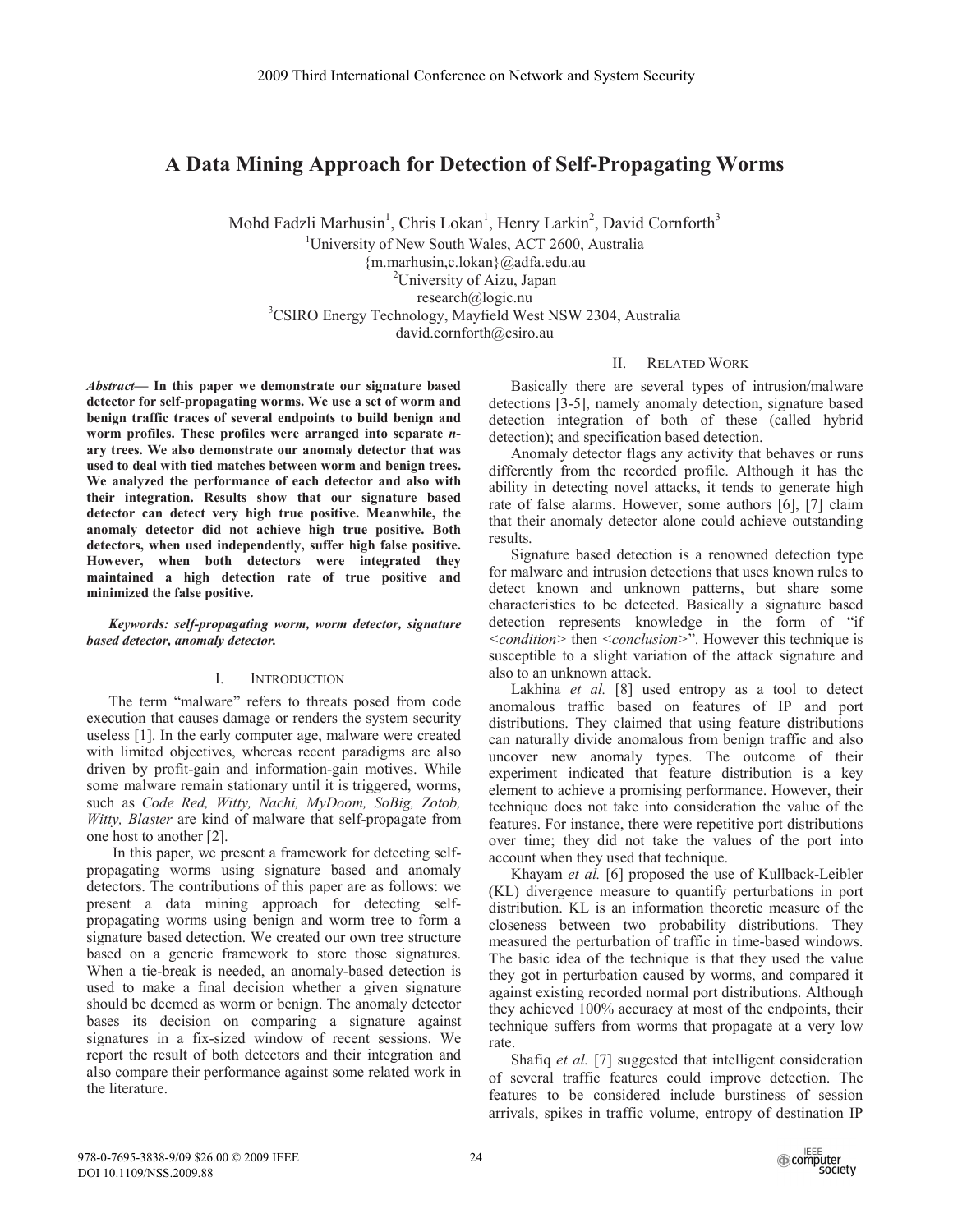addresses, and divergence of port distribution. They considered fixed time windows of 30 seconds.

The time based window approach shows impressive outcomes but at some costs. Its drawback is that the cost to analyze a collection of ports in a window is much larger than using fix-sized window. Also, a dependency on an anomaly detector alone will make the cost consistently imposed to the system. Hence, we interested to evaluate the detection performance by using a fix-sized window rather than time based window, as implemented by previous authors. We are also interested to use signature based detector and only invoke the anomaly detector at certain conditions.

 Abbess *et al.* [9] proposed a combination of pattern matching and protocol analysis approaches. The first method worked on multi-pattern matching strategy. The latter used a decision tree that was adaptive to the characteristic of the network traffic.

Williamson [10] proposed a rate limiting behavior to detect scanning viruses at host level. Their detection was simple with the assumption that scanning viruses will actively attempt to contact many computers in the network. This will usually cause a burst in the intensity of requests to make outgoing connections.

 Gu *et al.* [11] measured the maximum entropy estimation of network traffic to get a baseline traffic distribution and relative entropy which were used to detect anomalous traffic.

Honeypot is also another strategy in detecting worm and intrusive activities. It is one or a set of machines deployed as a tool for a larger detection system to detect, analyze, and gather intelligence about attack activities. Honeystat [12] is one example.

#### III. THE CLASSIFICATION SYSTEM

Our detection system as depicted in Fig. 1, suggests that all incoming sessions will undergo checking against the benign and worm trees. These trees are decision trees, integrated as a signature based detector. Note that the trees use a signature which is split into 5 parts. When an incoming signature to be tested in the trees, it will be split into 5 parts first and each part will be matched against those parts available in the trees. In order to have a perfect match 5/5 rate in the trees, the detector may need to search the entire nodes. Having lesser match rate will shorten the searching effort.

We tested match rate 3/5, 4/5 and 5/5 and discovered that 4/5 is the best setting to achieve a good accuracy while reducing the searching cost. Thus, 4 is set as a minimum threshold *T*. The total matches returned by a tree when comparing the 5 parts of the signature is denoted as *D*. Given *T=*4, if the benign tree produces a match rate *D*/5 that surpasses a preferred threshold *D>=T* while the worm tree produces a match rate lesser than *D*/5, the session will be allowed to pass. When the worm tree recorded a match rate *D*/5 that surpasses a preferred threshold *D>=T* while the benign tree produces a match rate lesser than *D*/5, the session will be blocked. If both trees return rates where none of them surpass the required threshold, the anomaly detector will have its final say. The same would also be undertaken if both trees have tied match rates even though the threshold was surpassed. Details of the anomaly detector will be explained in section IV.



Figure 1. Classification system

## IV. METHODOLOGY & ANALYSIS METHOD

We rely on session based information of endpoints to detect a self propagating worm. In our work, an endpoint refers to an individual computer system or device that acts as a network client and serves as a workstation or personal computing device [13]. This section describes the details of our work.

### *A. Data Collection*

We obtained a dataset from [14] as used by [6,7]. They collected network profiles from 13 endpoints for over 12 months. Those endpoints' records consist of session traffic of home users, research students, technical staff and administrative staff. A session is defined as a two-way communication between two IP addresses. The dataset had a total signature of 1,881,234 benign sessions. The session data had the following 6 fields [7]:

- Session id: 20-byte SHA-1 hash sub names of host and remote IP address.
- Direction: a byte flag of 4 types; incoming/outgoing unicast, incoming/outgoing broadcast.
- Protocol; packet's transport layer protocol.
- Source port: packet' source port.
- Destination port: packet's destination port.
- Timestamp: millisecond resolution of session initiation.

Their worm dataset contained a total of 1,437,119 session signatures from 12 different types of worms. They were: 1) *Blaster*, 2) *Dloader-NY,* 3) *Forbot-FU*, 4) *MyDoom-A*, 5) *Rbot-AQJ*, 6) *RBOT.CCC*, 7) *Sdbot-AFR*, 8) *Sim Src Port*, 9) *CodeRed II*, 10) *Witty*, 11) *SoBig.E*, and 12) *Zotob.G*.

#### *B. Dataset Transformation*

We replaced the long session identifiers with unique integer values. We also decided to choose only the first five fields for our analysis.

 If the same data is used to build and evaluate the detectors, the results would be unrealistic. Therefore, to evaluate the ability of the detectors to classify new and unseen sessions, we split the datasets, worm and benign respectively, into training and testing sets using a *k*-fold cross validation scheme where *k*=10.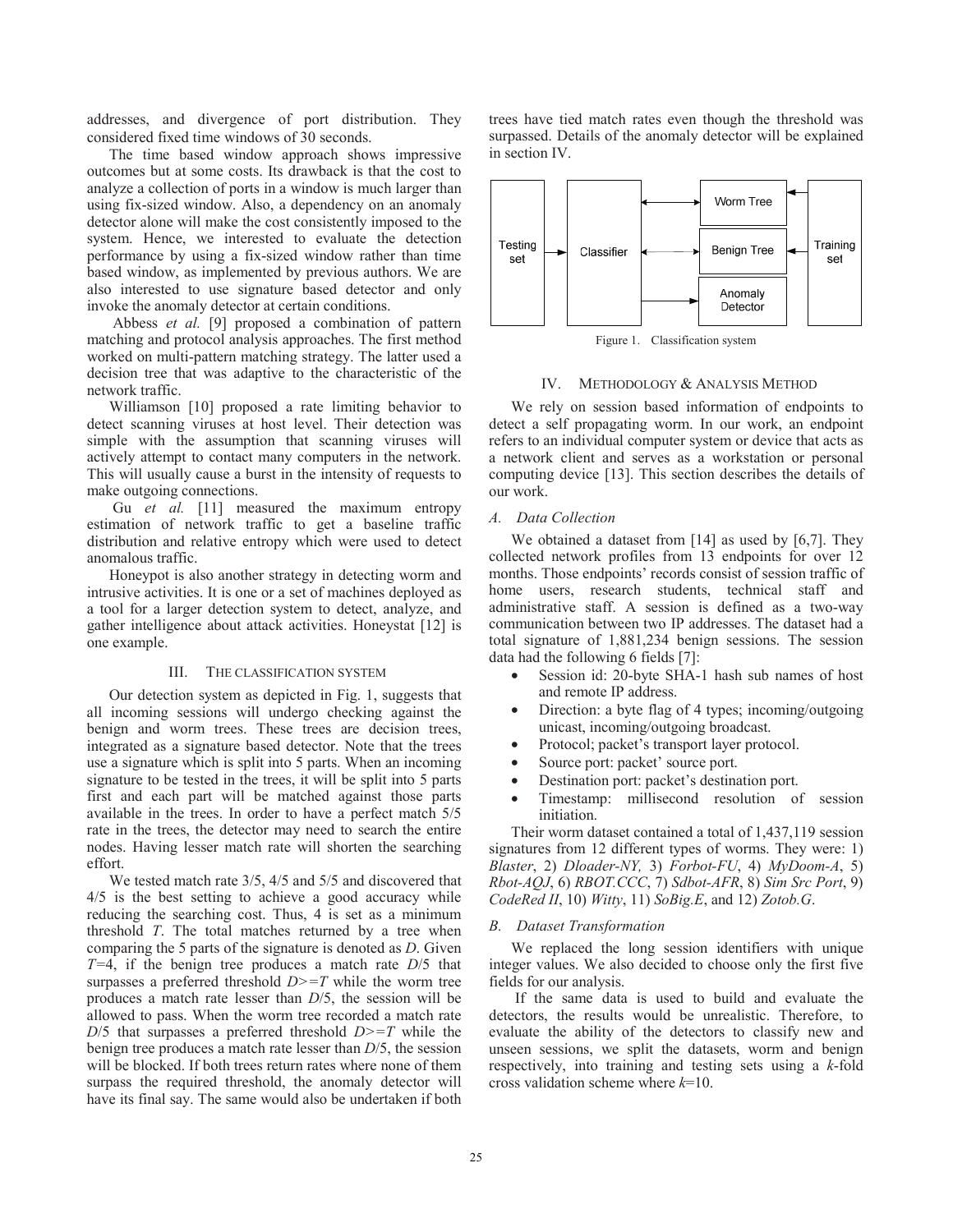## *C. Tree Structure*

In our discovery oriented data mining method with *n*nary worm and benign trees [15], new arriving sessions will be searched for matches inside the large pool of existing signatures stored in those trees.

Those worm and benign trees were constructed using the training datasets from the *k* fold sets. The ID3 [15], and its variants decision tree's induction algorithms were well developed to operate on generalized rules. In our case we needed to have an *n*-ary tree structure used to store the 5 parts of a given signature; each node was required to keep one part of the signature respectively. A simple hash table can also be used but we postponed that for future work.

A rule contains 5-fields added under the root node. Each field of the rule was stored into a single node in a right sequence. If two or more similar rules added into the tree, the existing nodes containing matching parts were reused whenever possible. Only the different parts were constructed as new nodes in the tree. The bottom most nodes were also merged, to represent consecutive ranges of values in a single node by storing the lower bound (LB) and the upper bound (UB) of the range. This will ensure that the size of the tree is always minimized at the lowest level nodes (upper level nodes could be merged in a similar way; this is future work). E.g.: given four rules (4.6.1034.1.1158), (4.6.1034.1.1168), (4.6. 1034.1.1169) and (4.6.1034.1.1170), we can construct the tree shown in figure 2.



Figure 2. Sample worm tree structure

We identified the least varied field to be the first child node in the sequence, followed by the larger ones. We found that the following sequence of a rule was the best order: (direction, protocol, destination port, session id, source port). We also merged the bottom most nodes in the tree so that any continuous number could be put into range of numbers having a lower bound and upper bound stored in a single node. The impact on minimum or no redundant rule is vital in reducing the search space in the pattern matching phase.

A drawback of this tree-based structure is that two or more rules that differ only at a higher level will be replicated entirely at lower levels. Another drawback of using trees is the cost taken to process the training data to build the trees. However, the overhead is quickly balanced by a speedier detection [10].

## *D. Training and Testing Datasets*

The worm and benign trees were constructed using the training datasets, using a *k*-fold (*k*=10) cross validation scheme. The data was divided into ten subsets. Each subset was held out in turn to be a testing set; performance on that testing set was evaluated using worm and benign trees constructed using the other 90% of the data.

When building the trees, we limited the number of training samples of every endpoint and worm used in each *k* to the first block of 1000 or 10000, if the total signatures were greater than 10000.

To form testing sets, for each *k* set, we inserted a sum of about 2040 or 6240 depending on the total size of the benign size from the *k* set and non-overlapping testing worm signatures into endpoint sessions. Each worm signature was inserted into the benign endpoint sessions at a random interleaved size of minimum 3 and maximum 5. Taken from the k set, we set only 30 signatures for the first worm, 100 for the next 5 worms and the remaining worms were set to 1000 signatures each.

### *E. The Signature Based Detector*

Searching for matching patterns in a huge tree based structure can be too costly if the search strategy is not meticulously designed. A simple search can be quickly accomplished if a search condition is to find the next part of a signature given only that the current part of the signature matches. Otherwise, if a search condition is to find the next part of a signature regardless of whether the current part of the signature matches or not, the search needs to traverse either all nodes in the tree or enough of the tree until the required detection rate is obtained. Since we wanted the second condition to apply, we introduced a minimum detection threshold of *T*=4.

That will minimize the need to check all nodes in the trees, and in many cases the search may not even traverse half the size of the tree e.g.; when a detection rate is already obtained. If our system is implemented at the host level, the size of the benign tree was not too large, assuming that most of everyone's PC is not shared and everyone gets attached to only a set of websites or other Internet-based services. If this system is implemented at the gateway level, the trees should only maintain small amount of recent data.

It was possible also to have a simple search with earlier condition but we needed to build more trees amounted as factorial to the number of the field in a signature where each tree will have field values uniquely permutated. However, we decided to consider that option for future work.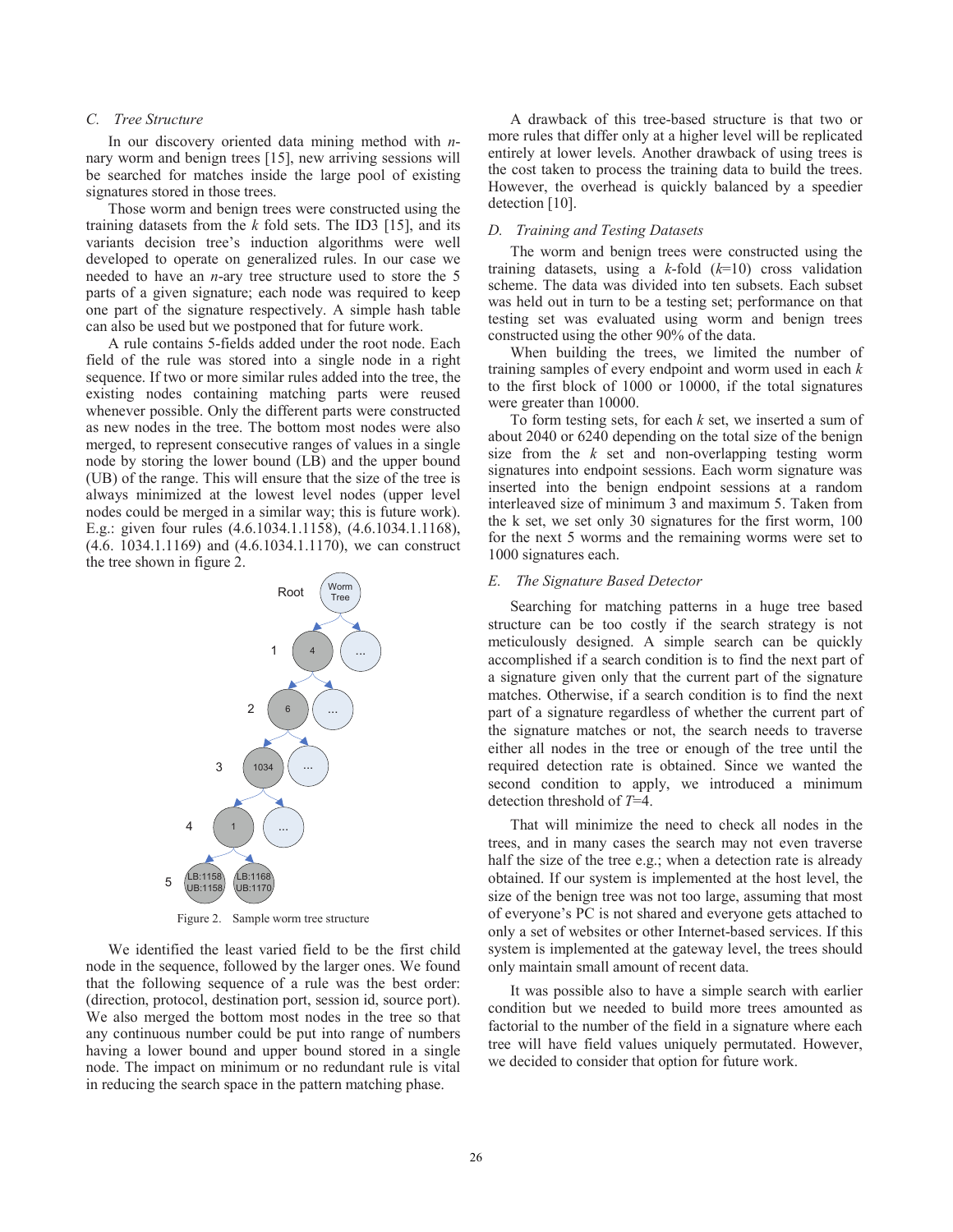## *F. The Anomaly Detector*

We discovered that some signatures were found as benign and worm at the same time. As the signature-based detector could not make a decision, an anomaly detector that analyzed recent traffic could help to finalize the tie-break.

In data mining [16], the window based technique called sliding window model is a technique that is ideal to analyze stream data. The technique observes patterns in recent data, rather than the entire streams seen so far. A long stream of traffic contains patterns that change over time, so reliance on the entire stream to make a decision is unreliable. Instead the decision is based on recent data.

We investigated the effectiveness of the entropy technique and we discovered that entropy could only suggest how much an entire window of signatures is different from a normal window. An entropy value does not tell us whether one questionable session in a particular window is benign or worm. However, we noticed that the calculations towards getting an entropy value are very useful to give the answer that we are interested in. Therefore, we included that algorithm for our anomaly detector.

Regardless of whether the tree based detector is able to make a decision or not, we always maintained the most recent window of w sessions in a buffer. As a new session appeared, it was stored into the buffer and the oldest session in the buffer was removed. Each time the anomaly detector was invoked, it used the sessions stored in the buffer to draw its conclusion.

We considered the frequency of port numbers in the buffer. If the session in question had port numbers matching those with the highest frequency in the window, and some other conditions were met, the session was considered a worm, otherwise it was considered benign.

We experimented with several conditions:

- Should there be a minimum frequency of matching port numbers, in a fixed window of w sessions, to deem a session as a worm? (One fifth of the window size was used for the minimum.)
- Should there be a maximum frequency of matching port numbers, in a fixed window of w sessions, to deem a session as a worm? (One third of the window size was used for the maximum.)
- Considering source and port destination numbers separately, should they both suggest that a session is a worm to deem it to be a worm, or is one enough?
- Windows of 15, 20, 30 and 40 sessions were tested in this study.

### *G. Performance measures*

We evaluated the performance of the classification system based on its rates on:

- True Positive (TP): The fraction of worm traffic correctly classified as worms.
- False Negative (FP): The fraction of benign traffic wrongly classified as worms.

## V. RESULT AND DISCUSSION

We evaluated the performance of our system using each combination of parameter values, and performed an analysis of variance to identify which parameters made a difference to TP and/or FP. Whether one or both ports needed to match made a difference in many situations. Requiring both to match lowered both TP and FP. On balance, requiring only one to match seems best, as that way the TP rate goes up to over 90%. The use of minimum and maximum frequencies together made a difference in some endpoints. It either made no difference, or if it did make a difference the best performance comes a window size of 40, a minimum frequency of 8, and a maximum of 13. Thus, the best way to configure the system appears to be with these parameter values just: window size of 40, and only one port is enough to deem a worm. With this configuration, the performance for each endpoint is shown in Table I. The TP rate is over 90% for 8 of 13 endpoints. For the other 5 it ranges from 74% to 82%. The FP rate varies. It is particularly good at endpoint 13. It is unusually high at endpoints 5 and 10. Endpoint 10 has very high TP and also high FP.

Detection based only on Anomaly does badly with TP and only attains 50% on two endpoints. Detection based only on signature does very well for TP, but also produces high FP rates on many endpoints. Hence, the anomaly detector does really have a significant role to bring the FP rate under control while achieving good TP rate. Overall TP rate averages 88%, overall FP rate averages 12%.

TABLE I. PERFORMANCES BASED ON ENDPOINTS

|                | <b>True Positive</b> |           |       | <b>False positive</b> |           |             |
|----------------|----------------------|-----------|-------|-----------------------|-----------|-------------|
| Endpoint       | Anomaly              | Signature | Both  | Anomaly               | Signature | <b>Both</b> |
| 1              | 0.403                | 0.985     | 0.813 | 0.171                 | 0.238     | 0.135       |
| $\frac{2}{3}$  | 0.072                | 0.987     | 0.737 | 0.090                 | 0.577     | 0.154       |
|                | 0.224                | 0.933     | 0.788 | 0.093                 | 0.228     | 0.055       |
| $\overline{4}$ | 0.307                | 0.999     | 0.817 | 0.383                 | 0.249     | 0.110       |
| 5              | 0.211                | 0.984     | 0.902 | 0.055                 | 0.616     | 0.291       |
| 6              | 0.164                | 0.931     | 0.774 | 0.195                 | 0.403     | 0.092       |
| $\overline{7}$ | 0.087                | 0.973     | 0.919 | 0.196                 | 0.427     | 0.120       |
| 8              | 0.121                | 0.998     | 0.986 | 0.293                 | 0.207     | 0.087       |
| $\overline{9}$ | 0.285                | 0.964     | 0.905 | 0.165                 | 0.282     | 0.071       |
| 10             | 0.157                | 1.000     | 0.998 | 0.198                 | 0.684     | 0.268       |
| 11             | 0.519                | 0.977     | 0.906 | 0.061                 | 0.633     | 0.057       |
| 12             | 0.045                | 1.000     | 0.974 | 0.198                 | 0.345     | 0.143       |
| 13             | 0.561                | 0.999     | 0.944 | 0.025                 | 0.220     | 0.013       |
| Mean           | 0.243                | 0.979     | 0.882 | 0.163                 | 0.393     | 0.123       |

The performance for each separate worm is shown in Table II. The FP rate per worm basis is very stable, at about 10% for every worm. The type of worm does not make much difference to FP rates, with any type of detector. TP rate varies enormously. *MyDoom-A, Sim Src Port, CodeRed II* and *Witty* have poor TP rates, especially *MyDoom-A* and *CodeRed II*. Signature based detection has high TP rates for all worms except *CodeRed II*.

TABLE II. PERFORMANCES BASED ON WORM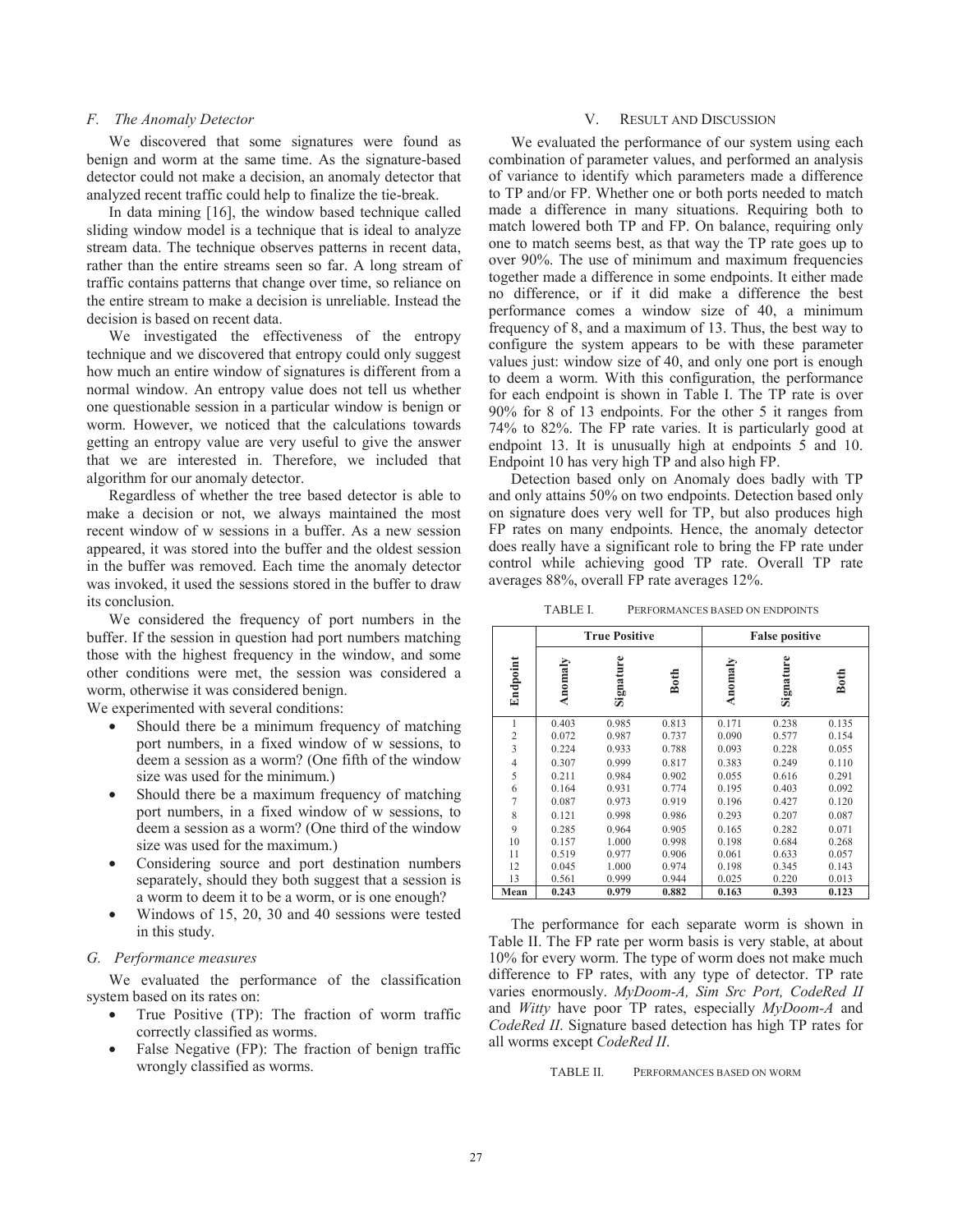|                | <b>True Positive</b> |           |             | <b>False positive</b> |           |             |
|----------------|----------------------|-----------|-------------|-----------------------|-----------|-------------|
| Worm           | Anomaly              | Signature | <b>Both</b> | Anomaly               | Signature | <b>Both</b> |
| 1              | 0.275                | 0.998     | 0.959       | 0.156                 | 0.364     | 0.108       |
| $\overline{c}$ | 0.125                | 0.996     | 0.898       | 0.149                 | 0.373     | 0.106       |
| $\overline{3}$ | 0.207                | 1.000     | 0.994       | 0.159                 | 0.376     | 0.116       |
| $\overline{4}$ | 0.035                | 0.914     | 0.208       | 0.152                 | 0.372     | 0.107       |
| 5              | 0.133                | 0.988     | 0.821       | 0.155                 | 0.378     | 0.107       |
| 6              | 0.232                | 0.992     | 0.981       | 0.155                 | 0.384     | 0.107       |
| $\overline{7}$ | 0.388                | 0.999     | 0.994       | 0.151                 | 0.391     | 0.113       |
| 8              | 0.528                | 1.000     | 0.572       | 0.137                 | 0.419     | 0.118       |
| 9              | 0.398                | 0.655     | 0.331       | 0.135                 | 0.385     | 0.087       |
| 10             | 0.531                | 1.000     | 0.635       | 0.134                 | 0.372     | 0.100       |
| 11             | 0.361                | 0.997     | 0.984       | 0.135                 | 0.324     | 0.086       |
| 12             | 0.217                | 0.999     | 0.992       | 0.143                 | 0.315     | 0.078       |
| Mean           | 0.286                | 0.962     | 0.781       | 0.147                 | 0.371     | 0.103       |

Figure 3 and 4 shows a comparison of our system with Khayyam *et al.*'s K-L/SVM [7] Maximum Entropy [18], and Rate Limiting [11]. The figures show the results per endpoint ID. However, the endpoint IDs of ours may not accurately match with others because the labels in the dataset were changed since we received the dataset from [15].



Figure 3. True positive rate

The signature based detector alone produced high TP but also high FP. It was because sessions coexisted in worm and benign datasets. Also, when the training and testing data was split, there was lack of representation of training data in the testing data because the data pattern were not well distributed over a wide range of the dataset due to pseudorandom behavior of users who used the endpoints over time.

Meanwhile, the anomaly detector alone did not really perform well. It caused low TP. This is due to the use of a fixed size window, which prevented the detector from detecting abnormal sessions' intensity over a time window using the same anomaly detection algorithm. When we integrated both detectors, their strengths were complemented by each other.



Figure 4. False positive rate

Merging the nodes operations at lowest level nodes in both trees did not reduce many nodes. From 2,427,795 benign signatures used in the entire endpoints and their *k* sets, only 15903 nodes was cut off. That is equivalent to only 0.0065%. With average=122.3 and standard deviation=186.1, most of the cut off nodes were from endpoint 3, 6, 8, and 9 while others almost 0.

From 13,336,713 worm signatures used in the entire *k* sets, only 117 nodes were cut off. That was equivalent to only 0.0000087%. The cut off nodes were well balance across endpoints with average=0.9 and standard deviation=0.3 indicating that those worms generated unique signatures.

## VI. CONCLUSION

In this paper, we present results of an experiment that employed a signature based detector and anomaly detector. We explored the performances of the systems by testing them with several different settings. We discovered that with certain settings, the proposed signature based detector managed to detect worms at a very good rate but at a high FP rate. While an anomaly detector alone is also weak, the integration of both detectors working in tandem formed a stronger detection mechanism.

The main result of this paper is that by combining more than one malware detection scheme, the resulting detection can be greatly strengthened. This suggests a way forward to provide the next generation of malware detection.

Our future work includes investigating the use of a window of a fixed duration, rather than a window containing a fixed number of sessions. We also would like to investigate the performance in term of loading and searching speeds when using the tree and the hash table.

#### **REFERENCES**

- [1] P. Szor, The Art of Computer Virus Research and Defense February 13, 2005: Addison-Wesley Professional 744.
- [2] R. Ford, Malcode mysteries revealed [computer viruses and worms] IEEE Security & Privacy Magazine, 2005 3(3): p 72-75.